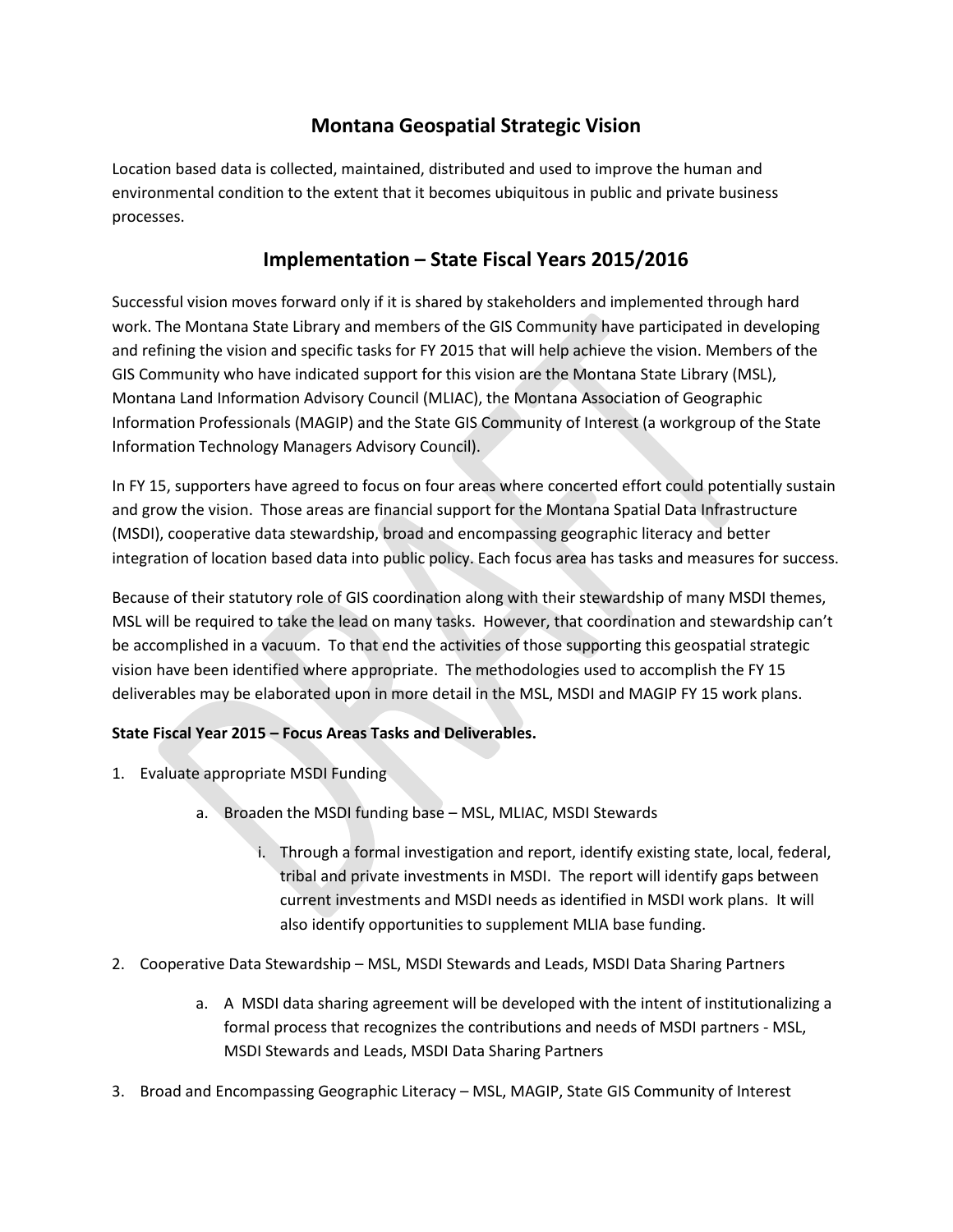- a. Opportunities for professional development are available to GIS professionals.
	- i. MAGIP and other organizations in the state provide professional training opportunities at regular intervals, investing the development of the GIS Community – MAGIP, State GIS COI
	- ii. The GIS Community will work to coordinate these professional development offerings to avoid duplication and maximize resources – MAGIP, State GIS COI
- b. The GIS Community engages organizations like MACO and the LGIT, League of Cities and Towns and other stakeholders to put geographic information in the hands of Montana citizens.
	- i. MSL will set up quarterly meetings with MACO.
- c. Broaden opportunities content revision of spatial data.
	- i. Working with their data partners MSL will test feature services that can transfer data from one source to another in automated fashion.
	- ii. Establish an application that would allow crowd sourced correction of address data.

## 4. Policy

- a. Geographic information is readily available to the 2015 Legislature State GIS Community of Interest, MAGIP, MSL, MLIAC
	- i. The annual MLIA report will document the GIS Community successes and needs. MSL will incorporate work plans and needs of the GIS Community into this biennial report.
	- ii. MSL will work with agencies to produce the biannual legislative snapshot with appropriate thematic maps by legislative district.
- b. GIS is an information technology strategy for the State of Montana.
	- i. Work with the State CIO to promote the incorporation of GIS into systems in support of programmatic goals.
	- ii. Incorporate GIS into the state's data portal initiative to compliment analytical reporting with geographic information.